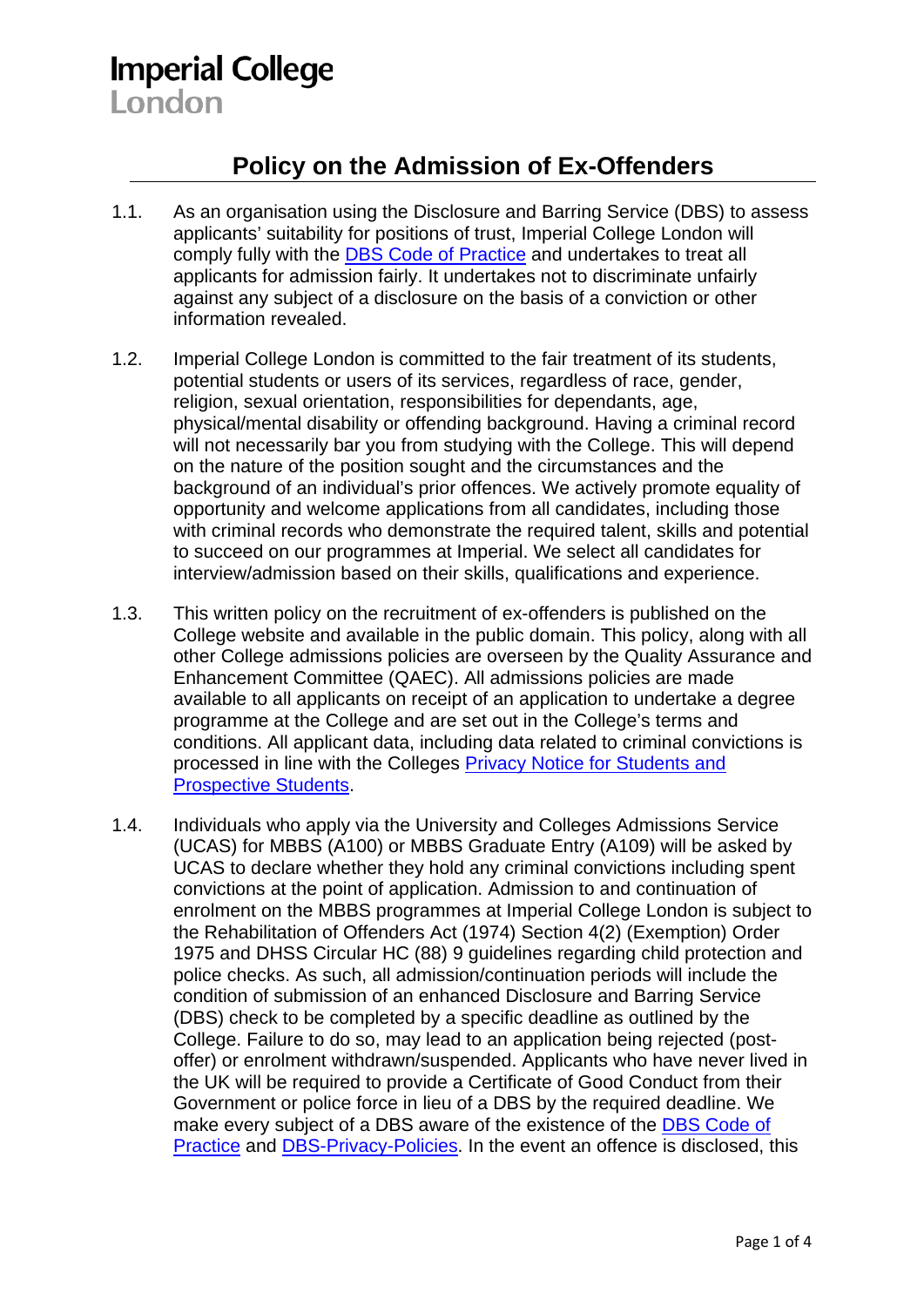will be handled in accordance with the School of Medicine Policy and [Procedure for DBS Certification.](https://www.imperial.ac.uk/media/imperial-college/study/public/Disclosure-and-Barring-Service-Certification-Policy.pdf)

- 1.5. All applications to the College for admission onto a degree programme, other than those that are exempt as outlined in 1.4 above, are considered on academic potential/suitability for the programme for which admission is sought independently of and prior to any request from the applicant to declare any prior criminal offences. Applicants who are made an offer of admission, will be made aware that in accepting their offer they will enter into a contract with the College and the relevant terms and conditions and governing policies of their contract will be made available to them. Applicants will be required to confirm that they wish to accept their offer and the associated terms and conditions, prior to any request from the applicant to declare whether they hold any relevant unspent criminal convictions. For the purpose of this policy, relevant convictions include one or more of the following:
	- Any kind of violence including (but not limited to) threatening behaviour, offences concerning the intention to harm or offences which results in actual harm of an individuals.
	- Sexual offences included those listed in the Sexual Offences Act (2003).
	- The unlawful supply of controlled substances or drugs where the conviction concerns commercial drug dealing or trafficking.
	- Offences involving firearms or weapons.
	- Offences involving arson.
	- Offences involving terrorism.

Applicants will not be required to declare any spent convictions. Information on the definitions of 'spent' and 'unspent' convictions can be found on the UK Government's [Guidance on the Rehabilitation of Offenders Act 1974](https://assets.publishing.service.gov.uk/government/uploads/system/uploads/attachment_data/file/299916/rehabilitation-of-offenders-guidance.pdf) and on [NACRO's advice-service/support for individuals disclosing criminal records](https://www.nacro.org.uk/resettlement-advice-service/support-for-individuals/disclosing-criminal-records/rehabilitation-offenders-act/#ro) . In the event an offence is disclosed, this will be handled in accordance with procedure outlined in 1.6 below.

1.6. Where an applicant declares that they have a relevant unspent criminal conviction, we will request that the applicant complete a criminal conviction questionnaire, providing details of the offence, conviction and sentence. Where appropriate, an applicant will also be able to provide their consent for Imperial to contact a 3<sup>rd</sup> party, such as a probation officer or social worker who can provide relevant comment/information. This is requested as a separate confidential cover independent of the application itself and will only need to be submitted to a designated person within the College. We guarantee that this information will only be seen by those who need to see it as part of the relevant evaluation process.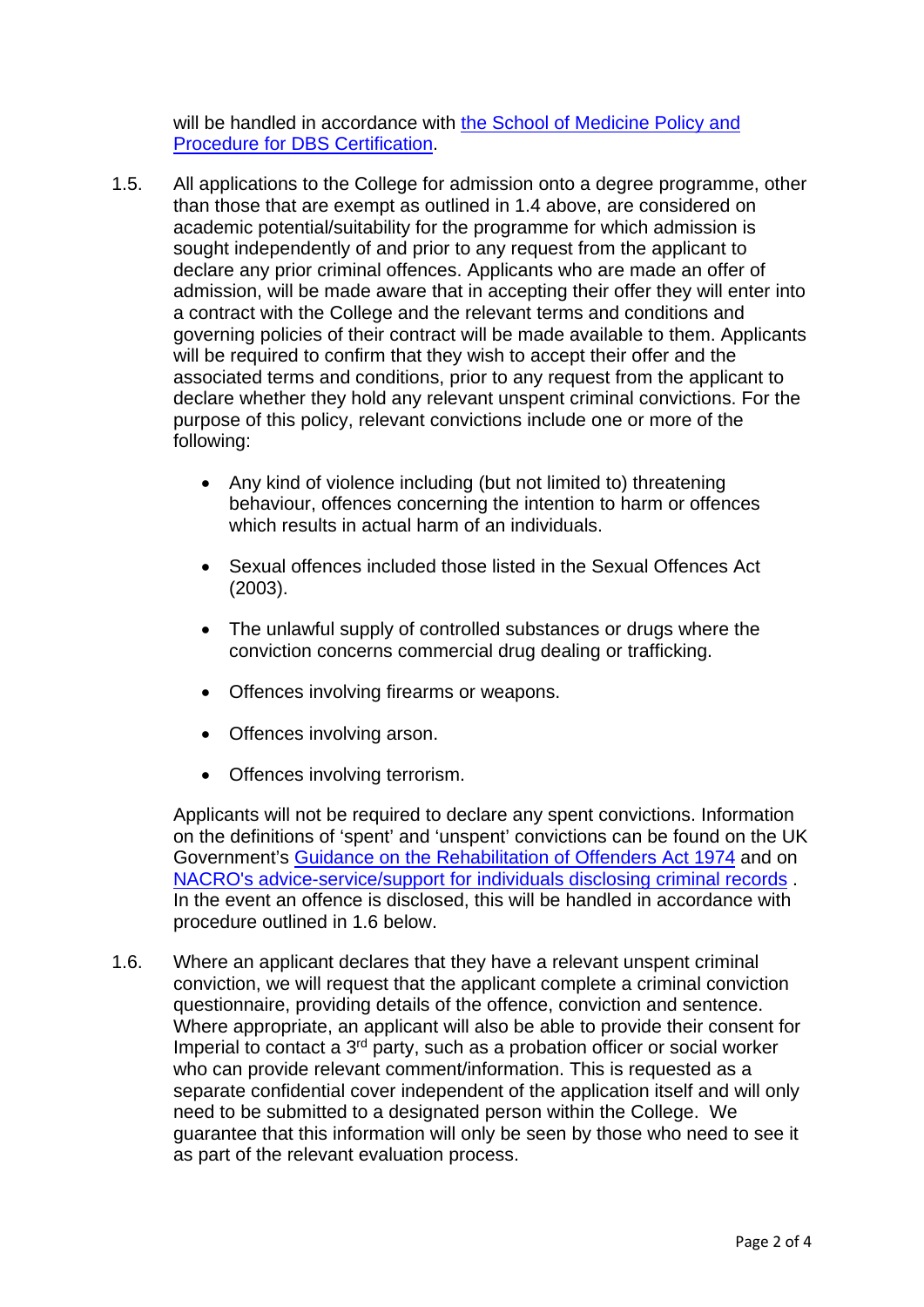All evaluations of declarations will be considered in the context of a riskbased assessment that is both proportionate and relevant to the position concerned, balancing the interest of the applicant with the College's safeguarding duties/responsibilities. The College reserves the right to withdraw an offer of admissions or enrolment, where the outcome of any assessment related to the criminal conviction declarations are deemed to determine that granting admission/enrolment would;

- a) pose an unacceptable level of risk to the College, its reputation, property, or community of staff, students and/or visitors
- b) pose an unacceptable level of risk to the applicant in the context of their rehabilitation
- c) be contrary to the law or to the requirements of any relevant professional or other regulatory body with which the College must legally comply.

It is within the rights of any applicant to refuse to provide information related to their unspent criminal convictions. Where this is the case, the College reserves the right to withdraw an offer of admissions or enrolment, on the basis of an undetermined level of risk with respect to the College's safeguarding duties/responsibilities and legal obligations.

Applicant declarations will initially be reviewed by theDirector of Marketing, Recruitment and Admissions, and the Head of Admissions, who may determine that the offence presents little to no risk, in which case the proceedings are ended. If it is determined that there is a level of risk that requires further evaluation, the case will be referred to the Academic Registrar (or delegated authority) who will convene a review panel that will normally include the Director of Student Services, Director of Campus Services and Senior representatives from either or both the Faculty/Department to which admission/enrolment is sought (e.g. Dean of Faculty, Head of Department, Director of Study or Programme Lead).

It may be determined that an interview or separate discussion with the applicant should be undertaken in order to reach an appropriate risk basedjudgment/outcome on the nature of any previous offences. Where required, the applicant will be provided further information/an invitation to attend an interview where the relevant assessors would seek to ensure an open and measured discussion on the subject of any offences or other matter(s) that might be relevant to the position. Failure to reveal information that is directly relevant to the position sought could lead to withdrawal of an offer/enrolment.

The outcome of the above proceedings will be communicated/confirmed to the applicant. The outcome may be:

- d) Admissions/enrolment is approved
- e) Admission/enrolment is approved subject to additional conditions that will be confirmed to the applicant. These may include, but not be limited to; prohibited to use or be found on or in on-campus accommodation or child-